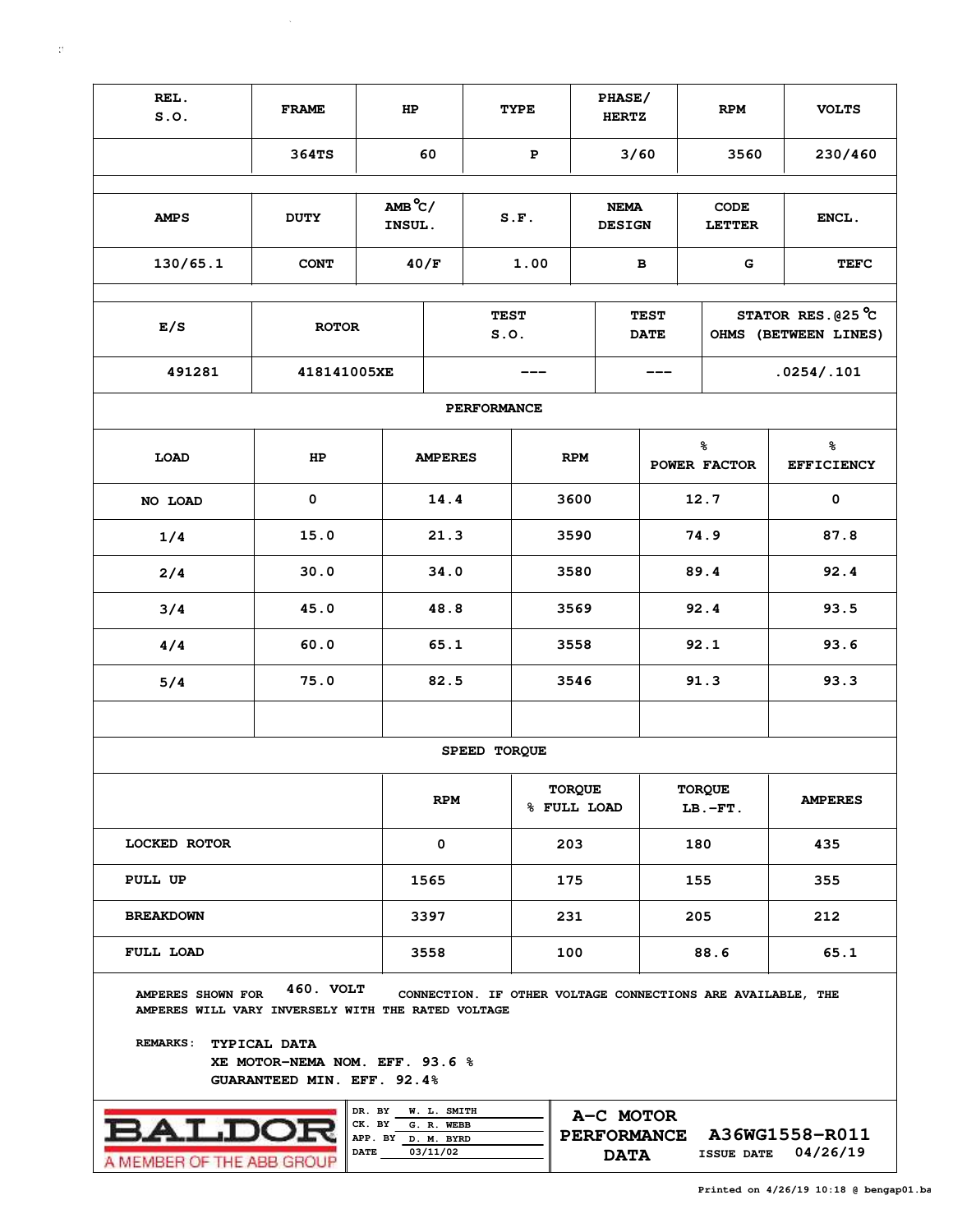| REL S.O.<br>FRAME 364TS<br>HP 60<br>TYPE P<br>PHASE/HERTZ 3/60                         |                                 |                                                                          |                                                                                                                                            |               |                                                                                       |     |     |                                      | 3560<br><b>RPM</b><br>VOLTS 230/460<br>AMPS 130/65.1<br>DUTY CONT<br>AMB C/INSUL 40/F E/S 491281 |                                                                  |   |                 |             |                                                             | S.F. 1.00<br>NEMA DESIGN<br>$\, {\bf B}$<br>$\mathbf G$<br><b>CODE LETTER</b><br>ENCLOSURE TEFC |      |                                 |      |  | ROTOR 418141005XE<br>TEST S.O. TYPICAL DATA<br>TEST DATE<br>OHMS (BETWEEN LINES) |                |      |  |    |  |     |  |     |  |
|----------------------------------------------------------------------------------------|---------------------------------|--------------------------------------------------------------------------|--------------------------------------------------------------------------------------------------------------------------------------------|---------------|---------------------------------------------------------------------------------------|-----|-----|--------------------------------------|--------------------------------------------------------------------------------------------------|------------------------------------------------------------------|---|-----------------|-------------|-------------------------------------------------------------|-------------------------------------------------------------------------------------------------|------|---------------------------------|------|--|----------------------------------------------------------------------------------|----------------|------|--|----|--|-----|--|-----|--|
|                                                                                        |                                 |                                                                          |                                                                                                                                            |               |                                                                                       |     |     |                                      |                                                                                                  |                                                                  |   |                 |             | XE MOTOR-NEMA NOM. EFF. 93.6 %                              |                                                                                                 |      |                                 |      |  |                                                                                  |                |      |  |    |  |     |  |     |  |
|                                                                                        | 3600                            |                                                                          |                                                                                                                                            |               | 160                                                                                   | 4   |     |                                      |                                                                                                  |                                                                  |   |                 |             | GUARANTEED MIN. EFF. 92.4%                                  |                                                                                                 |      |                                 |      |  |                                                                                  |                |      |  |    |  |     |  |     |  |
|                                                                                        |                                 |                                                                          |                                                                                                                                            |               |                                                                                       |     |     |                                      |                                                                                                  |                                                                  |   |                 |             |                                                             |                                                                                                 |      | 됴                               |      |  |                                                                                  |                |      |  |    |  |     |  |     |  |
|                                                                                        | 3590                            |                                                                          |                                                                                                                                            |               | 140                                                                                   |     |     |                                      |                                                                                                  |                                                                  |   |                 |             |                                                             |                                                                                                 |      |                                 |      |  |                                                                                  |                |      |  |    |  |     |  |     |  |
|                                                                                        | 3580                            |                                                                          |                                                                                                                                            |               | 120                                                                                   |     |     |                                      |                                                                                                  |                                                                  |   |                 |             |                                                             |                                                                                                 |      |                                 |      |  |                                                                                  |                |      |  |    |  |     |  |     |  |
|                                                                                        |                                 |                                                                          |                                                                                                                                            |               |                                                                                       |     |     |                                      |                                                                                                  |                                                                  |   |                 |             |                                                             |                                                                                                 |      |                                 |      |  |                                                                                  |                |      |  |    |  |     |  |     |  |
|                                                                                        | 3570                            |                                                                          | 100                                                                                                                                        |               | 100                                                                                   |     |     |                                      |                                                                                                  |                                                                  |   |                 |             |                                                             |                                                                                                 |      |                                 |      |  |                                                                                  |                |      |  |    |  |     |  |     |  |
|                                                                                        | SPEED IN RPM (4)<br>3550   3560 |                                                                          |                                                                                                                                            | 460 VOLTS (1) |                                                                                       |     |     | 3                                    |                                                                                                  |                                                                  |   |                 |             |                                                             |                                                                                                 |      |                                 |      |  |                                                                                  |                |      |  |    |  |     |  |     |  |
|                                                                                        |                                 |                                                                          | 80                                                                                                                                         |               | $80 -$                                                                                |     |     | $\overline{2}$                       |                                                                                                  |                                                                  |   |                 |             |                                                             |                                                                                                 |      |                                 |      |  |                                                                                  |                |      |  |    |  |     |  |     |  |
|                                                                                        |                                 | $\%$                                                                     |                                                                                                                                            |               | ${\rm AMPS~AT} \atop \hline \phantom{\rm A}{\rm MPS~AT} \atop \phantom{\rm A}{\rm O}$ |     |     |                                      |                                                                                                  |                                                                  |   |                 |             |                                                             |                                                                                                 |      |                                 |      |  |                                                                                  |                |      |  |    |  |     |  |     |  |
|                                                                                        |                                 |                                                                          | P.F.(2) & EFF.(3) IN<br>$\begin{bmatrix} 40 \\ 40 \end{bmatrix}$ 60                                                                        |               |                                                                                       |     |     |                                      |                                                                                                  |                                                                  |   |                 |             |                                                             |                                                                                                 |      |                                 |      |  |                                                                                  |                |      |  |    |  |     |  |     |  |
|                                                                                        | 3540                            |                                                                          |                                                                                                                                            |               | $\overline{4}$                                                                        |     |     |                                      |                                                                                                  |                                                                  |   |                 |             |                                                             |                                                                                                 |      |                                 |      |  |                                                                                  |                |      |  |    |  |     |  |     |  |
|                                                                                        |                                 |                                                                          |                                                                                                                                            |               |                                                                                       |     |     |                                      |                                                                                                  |                                                                  | 1 |                 |             |                                                             |                                                                                                 |      |                                 |      |  |                                                                                  |                |      |  |    |  |     |  |     |  |
|                                                                                        | 3530                            |                                                                          | $\overline{20}$                                                                                                                            |               | $20 -$                                                                                |     |     |                                      |                                                                                                  |                                                                  |   |                 |             |                                                             |                                                                                                 |      |                                 |      |  |                                                                                  |                |      |  |    |  |     |  |     |  |
|                                                                                        |                                 |                                                                          |                                                                                                                                            |               |                                                                                       |     |     |                                      |                                                                                                  |                                                                  |   |                 |             |                                                             |                                                                                                 |      |                                 |      |  |                                                                                  |                |      |  |    |  |     |  |     |  |
|                                                                                        | 3520                            |                                                                          | $\circ$                                                                                                                                    |               | $\circ$                                                                               |     |     | 10                                   |                                                                                                  | 20                                                               |   |                 |             |                                                             |                                                                                                 | 50   |                                 |      |  |                                                                                  |                |      |  |    |  |     |  |     |  |
|                                                                                        |                                 |                                                                          |                                                                                                                                            |               | $\boldsymbol{0}$                                                                      |     |     |                                      |                                                                                                  |                                                                  |   | 30 <sub>2</sub> |             | 40                                                          |                                                                                                 |      | <b>HORSEPOWER</b>               | 60   |  | 70                                                                               |                | 80   |  | 90 |  | 100 |  | 110 |  |
|                                                                                        | 240                             |                                                                          | $600\,$                                                                                                                                    |               |                                                                                       |     |     |                                      |                                                                                                  |                                                                  |   |                 |             |                                                             |                                                                                                 |      |                                 |      |  |                                                                                  |                |      |  |    |  |     |  |     |  |
|                                                                                        | $\infty$                        |                                                                          | 500                                                                                                                                        |               |                                                                                       |     |     |                                      |                                                                                                  |                                                                  |   |                 |             |                                                             |                                                                                                 |      |                                 |      |  |                                                                                  |                |      |  |    |  |     |  |     |  |
|                                                                                        | $\bar{\circ}$                   |                                                                          |                                                                                                                                            |               |                                                                                       |     |     |                                      |                                                                                                  |                                                                  |   |                 |             |                                                             |                                                                                                 |      |                                 |      |  |                                                                                  | $\overline{2}$ |      |  |    |  |     |  |     |  |
|                                                                                        | 160                             |                                                                          | ¦Ş                                                                                                                                         |               |                                                                                       |     |     |                                      |                                                                                                  |                                                                  |   |                 |             |                                                             |                                                                                                 |      |                                 |      |  |                                                                                  |                |      |  |    |  |     |  |     |  |
| $\odot$                                                                                |                                 | $\ominus$                                                                |                                                                                                                                            |               |                                                                                       |     |     |                                      |                                                                                                  |                                                                  |   |                 |             |                                                             |                                                                                                 |      |                                 |      |  |                                                                                  |                |      |  |    |  |     |  |     |  |
|                                                                                        | 120                             | 460 VOLTS                                                                | $\frac{300}{500}$                                                                                                                          |               |                                                                                       |     |     |                                      |                                                                                                  |                                                                  |   |                 |             |                                                             |                                                                                                 |      |                                 |      |  |                                                                                  |                |      |  |    |  |     |  |     |  |
|                                                                                        |                                 |                                                                          |                                                                                                                                            |               |                                                                                       |     |     |                                      |                                                                                                  |                                                                  |   |                 |             |                                                             |                                                                                                 |      |                                 |      |  |                                                                                  |                |      |  |    |  |     |  |     |  |
| TORQUE IN LB. FT.                                                                      | 80                              |                                                                          | $\begin{array}{c} \mathbf{A}\mathbf{M}\mathbf{P}\mathbf{S}\;\mathbf{A}\mathbf{T} \\ \mathbf{I}\mathbf{A}\text{ } \mathbf{200} \end{array}$ |               |                                                                                       |     |     |                                      |                                                                                                  |                                                                  |   |                 |             |                                                             |                                                                                                 |      |                                 |      |  |                                                                                  |                |      |  |    |  |     |  |     |  |
|                                                                                        |                                 |                                                                          | $\overline{100}$                                                                                                                           |               |                                                                                       |     |     |                                      |                                                                                                  |                                                                  |   |                 |             |                                                             |                                                                                                 |      |                                 |      |  |                                                                                  |                |      |  |    |  |     |  |     |  |
|                                                                                        | $\frac{1}{4}$                   |                                                                          |                                                                                                                                            |               |                                                                                       |     |     |                                      |                                                                                                  |                                                                  |   |                 |             |                                                             |                                                                                                 |      |                                 |      |  |                                                                                  |                |      |  |    |  |     |  |     |  |
|                                                                                        |                                 |                                                                          |                                                                                                                                            |               |                                                                                       |     |     |                                      |                                                                                                  |                                                                  |   |                 |             |                                                             |                                                                                                 |      |                                 |      |  |                                                                                  |                |      |  |    |  |     |  |     |  |
|                                                                                        | $\circ$                         |                                                                          | $\circ$<br>$\boldsymbol{0}$                                                                                                                |               |                                                                                       | 400 |     | 800                                  |                                                                                                  | $-1200$ $-1600$                                                  |   |                 |             | $2000\,$                                                    |                                                                                                 | 2400 |                                 | 2800 |  | 3200                                                                             |                | 3600 |  |    |  |     |  |     |  |
|                                                                                        |                                 |                                                                          |                                                                                                                                            |               |                                                                                       |     |     | SPEED IN RPM, $(FLT = 88.6 LB. FT.)$ |                                                                                                  |                                                                  |   |                 |             |                                                             |                                                                                                 |      |                                 |      |  |                                                                                  |                |      |  |    |  |     |  |     |  |
|                                                                                        |                                 | AMPERES SHOWN FOR<br>AMPERES WILL VARY INVERSELY WITH THE RATED VOLTAGE. |                                                                                                                                            |               |                                                                                       |     | 460 |                                      |                                                                                                  | VOLT                                                             |   |                 |             | CONNECTION, IF OTHER VOLTAGE CONNECTIONS ARE AVAILABLE, THE |                                                                                                 |      |                                 |      |  |                                                                                  |                |      |  |    |  |     |  |     |  |
|                                                                                        |                                 |                                                                          |                                                                                                                                            |               |                                                                                       |     |     |                                      |                                                                                                  | DR. BY<br>CK. BY                                                 |   | G. R. WEBB      | W. L. SMITH |                                                             |                                                                                                 |      | A-C MOTOR<br><b>PERFORMANCE</b> |      |  |                                                                                  |                |      |  |    |  |     |  |     |  |
| ALDOR<br>APP. BY<br>D. M. BYRD<br><b>DATE</b><br>03/11/02<br>A MEMBER OF THE ABB GROUP |                                 |                                                                          |                                                                                                                                            |               |                                                                                       |     |     |                                      |                                                                                                  | A36WG1558-R011<br><b>ISSUE DATE</b><br><b>CURVES</b><br>04/26/19 |   |                 |             |                                                             |                                                                                                 |      |                                 |      |  |                                                                                  |                |      |  |    |  |     |  |     |  |

**Printed on 4/26/19 10:18 @ bengap01.baldor.com**

 $\mathcal{L}^{\mathcal{L}}$